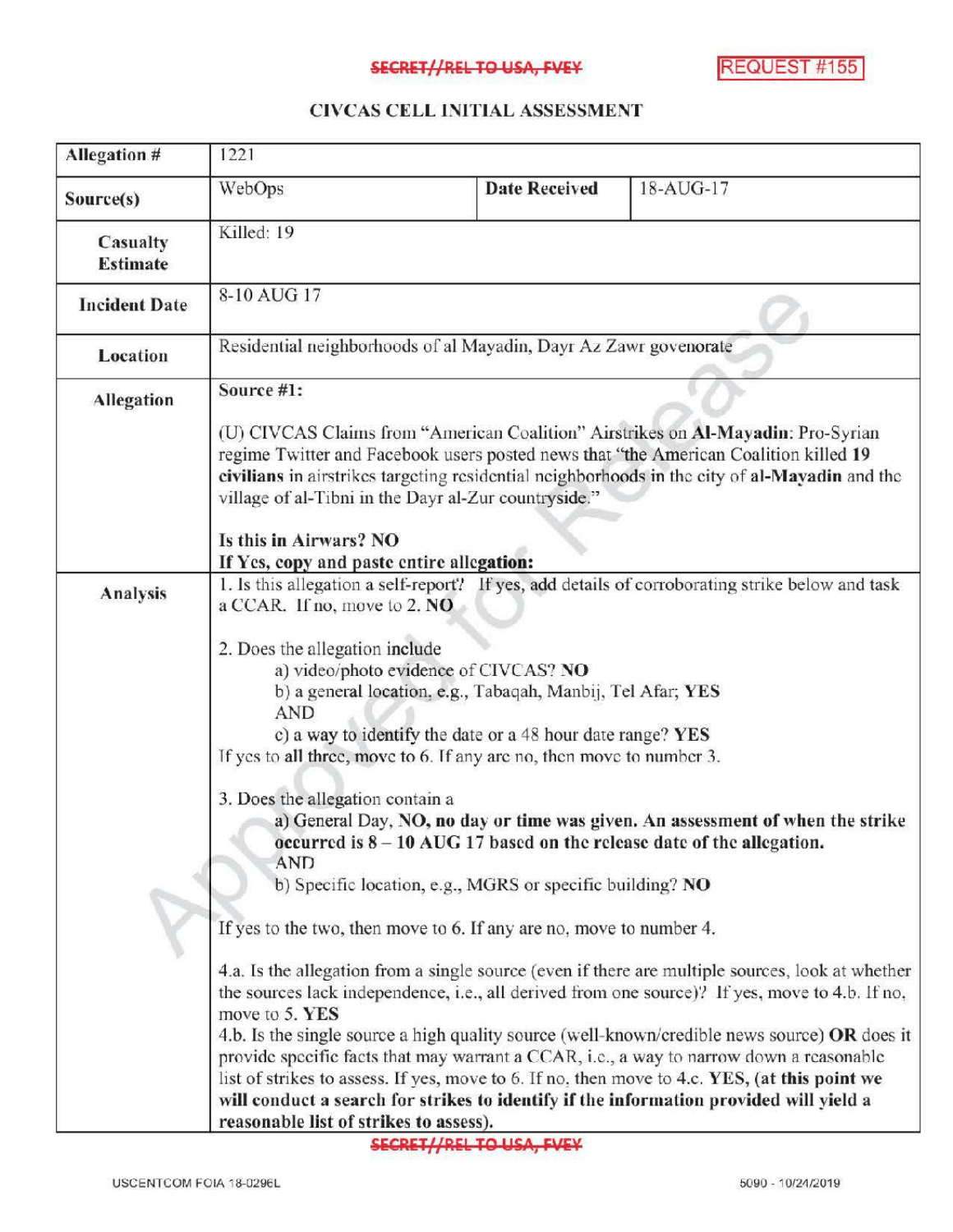## SECRET//REL TO USA, FVEY

|                                                                                                                                      | 4.c. Has media interviewed witnesses and/or victims? If yes, then contact iournalist and re-<br>assess. If no, then close the allegation.                                                                                                                                                                                                                                                                                        |  |  |
|--------------------------------------------------------------------------------------------------------------------------------------|----------------------------------------------------------------------------------------------------------------------------------------------------------------------------------------------------------------------------------------------------------------------------------------------------------------------------------------------------------------------------------------------------------------------------------|--|--|
|                                                                                                                                      | 5.a. Are any of the sources high quality? If yes, move to 6. If no, move to 5.b.<br>5.b. Are there at least two corroborating sources (total of 3) that independently reported the<br>allegation, OR does it provide specific facts that may warrant a CCAR? If yes, move to 6.<br>If no, close the allegation.                                                                                                                  |  |  |
|                                                                                                                                      | 6. Does the allegation contain sufficient information on the time, location and details to<br>make an assessment of credibility? I.e., does it provide enough information to determine the<br>date within 48 hour; does it provide enough information to determine a neighborhood,<br>landmark, or other way to where the alleged incident occurred within a .5km radius? If yes,<br>move to 7. If no, close the allegation. YES |  |  |
| 7. Are there any potentially corroborating strikes? If yes, answer the below questions and<br>task CCAR. If no, close allegation. NO |                                                                                                                                                                                                                                                                                                                                                                                                                                  |  |  |
|                                                                                                                                      | <b>IZ &amp; SY</b><br>MAT, 0 strikes<br>CJTF $log_{2}$ 0 strikes<br>CJTF kmz, 0 strikes<br>CAOC log, 0 strikes                                                                                                                                                                                                                                                                                                                   |  |  |
|                                                                                                                                      | Turnlag, -email (Start 22 JUL 2017), 0 strikes                                                                                                                                                                                                                                                                                                                                                                                   |  |  |
| <b>Non-US Coalition</b><br>Involvement                                                                                               | None                                                                                                                                                                                                                                                                                                                                                                                                                             |  |  |
| <b>Decision</b>                                                                                                                      | Close at the IA due to insufficient evidence to corroborate the allegation.<br>There are no strikes in or around the Mayadin village area.                                                                                                                                                                                                                                                                                       |  |  |
| Report<br><b>Approved By:</b>                                                                                                        | (b)(3) 10 USC 130b; (b)(6)                                                                                                                                                                                                                                                                                                                                                                                                       |  |  |
|                                                                                                                                      |                                                                                                                                                                                                                                                                                                                                                                                                                                  |  |  |